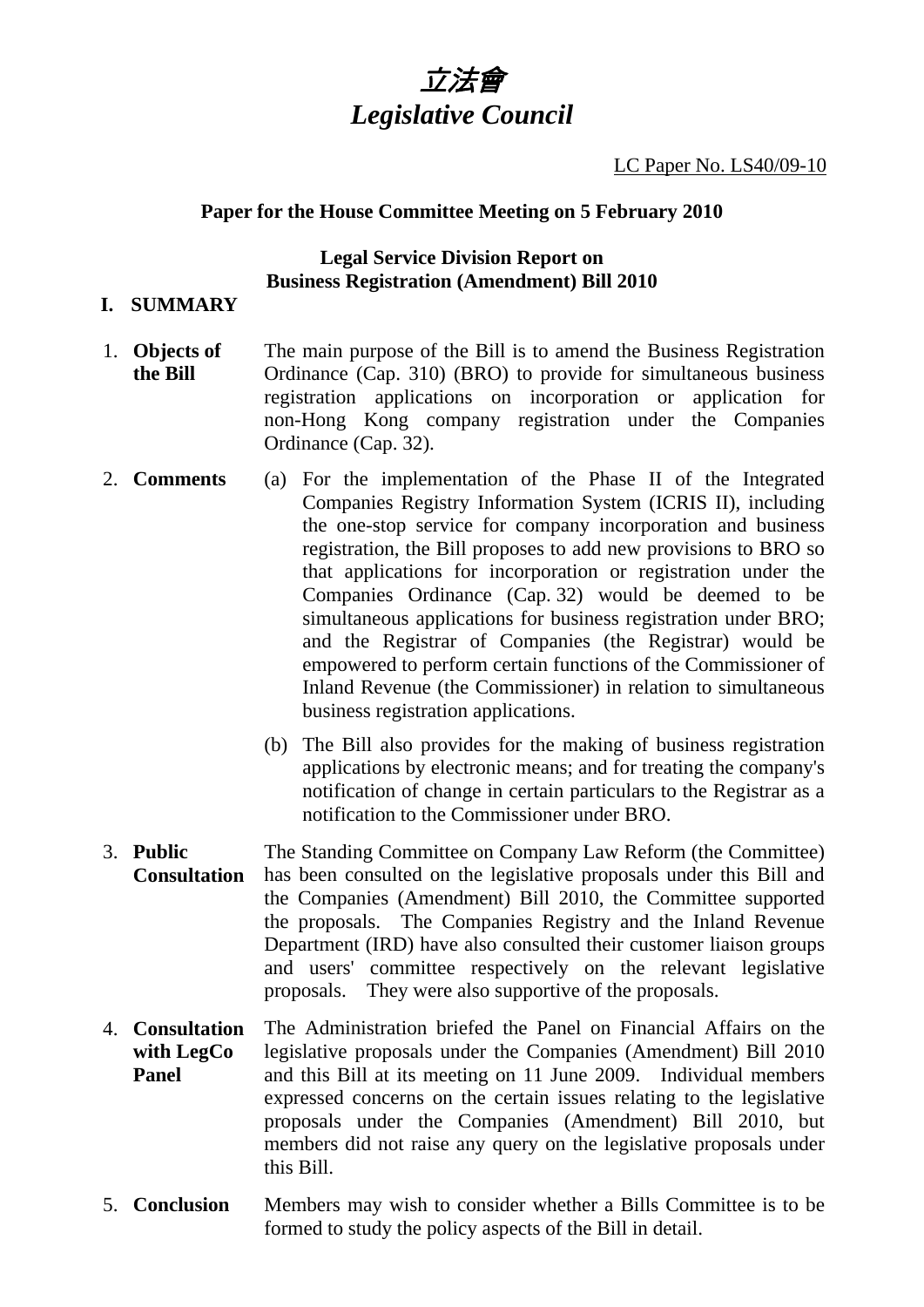## **II. REPORT**

#### **Objects of the Bill**

 To amend the Business Registration Ordinance (Cap. 310) (BRO) to provide for simultaneous business registration applications on incorporation or application for non-Hong Kong company registration under the Companies Ordinance (Cap. 32), to provide for the making of business registration applications and the issue of business registration certificates by electronic means, and to make related and consequential amendments to other Ordinances.

#### **LegCo Brief Reference**

2. File ref.: C2/1/72(2009) issued by the Financial Services and the Treasury Bureau on 20 January 2010.

#### **Date of First Reading**

3. 3 February 2010.

#### **Background**

4. Currently, applications for company incorporation/registration and business registration have to be made separately under the Companies Ordinance and BRO respectively. A company is also required under the above Ordinances to notify the Registrar of Companies (the Registrar) and the Commissioner of Inland Revenue (the Commissioner) respectively of any change in certain particulars of the company.

5. To enhance the ease of doing business by providing a one-stop service to the business community, the Administration proposes that upon the implementation of Phase II of the Integrated Companies Registry Information System (ICIRS II) by the Companies Registry, amendments will be made to BRO to provide for simultaneous business registration applications on incorporation of companies and simultaneous notification of change of a company's particulars to the Commissioner on notification of such change to the Registrar. According to paragraph 2 of the LegCo Brief, ICIRS II is developed by the Companies Registry to enable on-line applications for company registration and filing of company documents. Legislative amendments which are necessary for the implementation of ICIRS II by the Companies Registrar have been introduced by the Companies (Amendment) Bill 2010 gazetted on 22 January 2010.

#### **Comments**

6. The Bill adds new provisions to BRO to provide for a new simultaneous business registration application scheme. Under the scheme, a person who makes an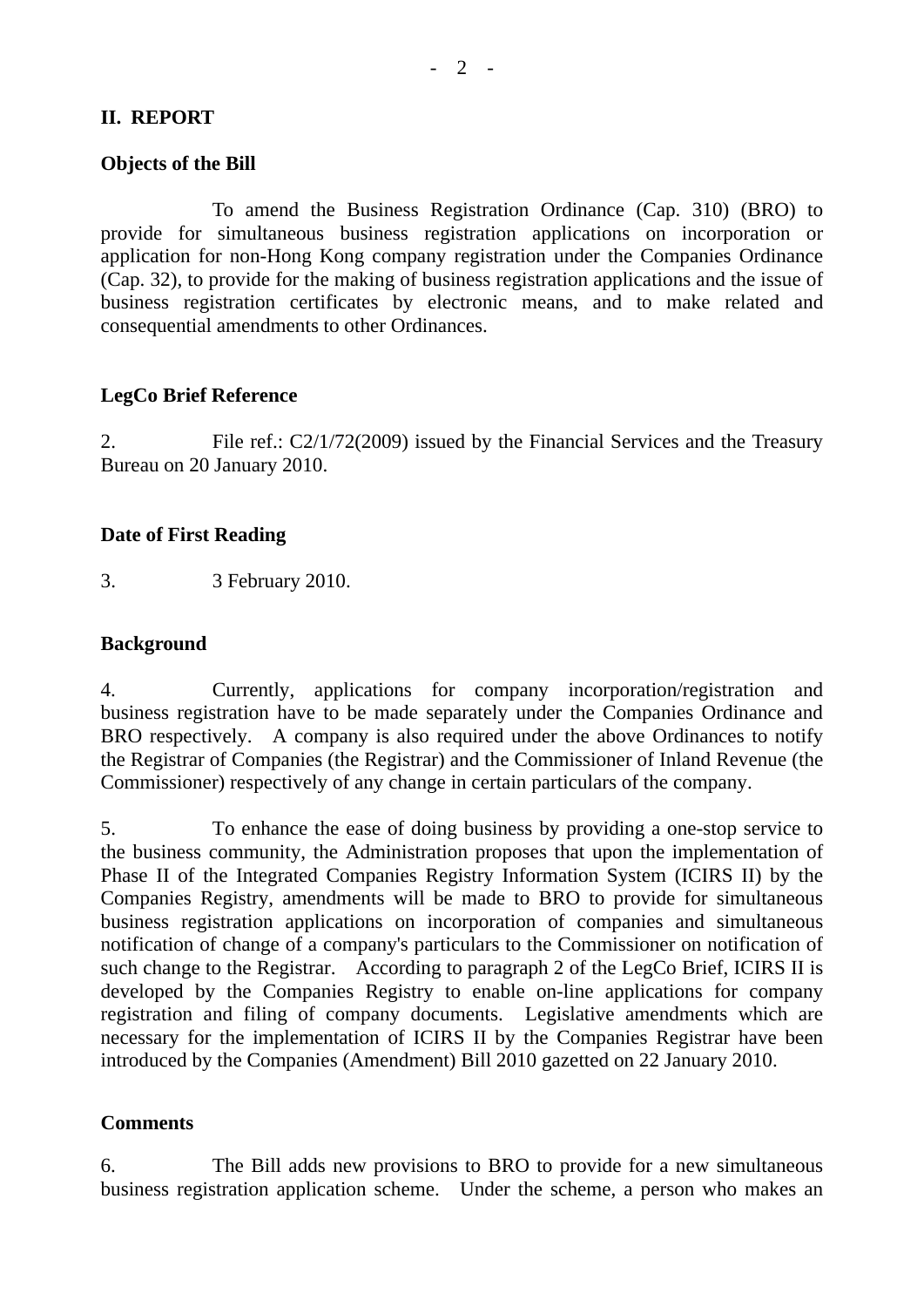application for company incorporation or registration under the Companies Ordinance is deemed to have also made an application for business registration under BRO. Further, the new section 5C empowers the Registrar to perform, for and on behalf of the Commissioner, certain functions in relation to simultaneous business applications and requires the Registrar to transmit certain information and particulars to the Commissioner for the purpose of business registration. Under the new section 5D, the Commissioner would be empowered to specify forms (including the format of an electronic record) and the manner of the delivery of specified forms (including delivery of electronic records) to the Registrar for the purposes of simultaneous business registration applications.

- 7. Other important amendments relate to the following matters
	- (a) extending the obligation of secrecy applicable to officers of the Inland Revenue Department (IRD) under section 4 of BRO to officers of the Companies Registry;
	- (b) providing for the refund of prescribed business registration fees and/or levies by the Commissioner under certain circumstances; and
	- (c) treating the company's notification of the change in certain particulars to the Registrar as a notification to the Commissioner under BRO.

8. The Bill also proposes technical amendments to the Business Registration Regulations (Cap. 310 sub. leg. A) and consequential amendments.

9. If enacted, the Bill will come into operation on a day to be appointed by the Secretary for Financial Services and the Treasury by notice published in the Gazette.

# **Public Consultation**

10. According to paragraph 23 of the LegCo Brief, the Standing Committee on Company Law Reform (the Committee) has been consulted on the legislative proposals under the Companies (Amendment) Bill 2010 and this Bill, and the Committee supported the proposals. Further, the Companies Registry and IRD have also consulted their Customer Liaison Groups and Users' Committee respectively, and they were also supportive of the proposals.

# **Consultation with LegCo Panel**

11. The Administration briefed the Panel on Financial Affairs on the proposed legislative amendments under the Companies (Amendment) Bill 2010 and this Bill at its meeting on 11 June 2009. Members of the Panel did not raise any query or objection to legislative proposals under this Bill.